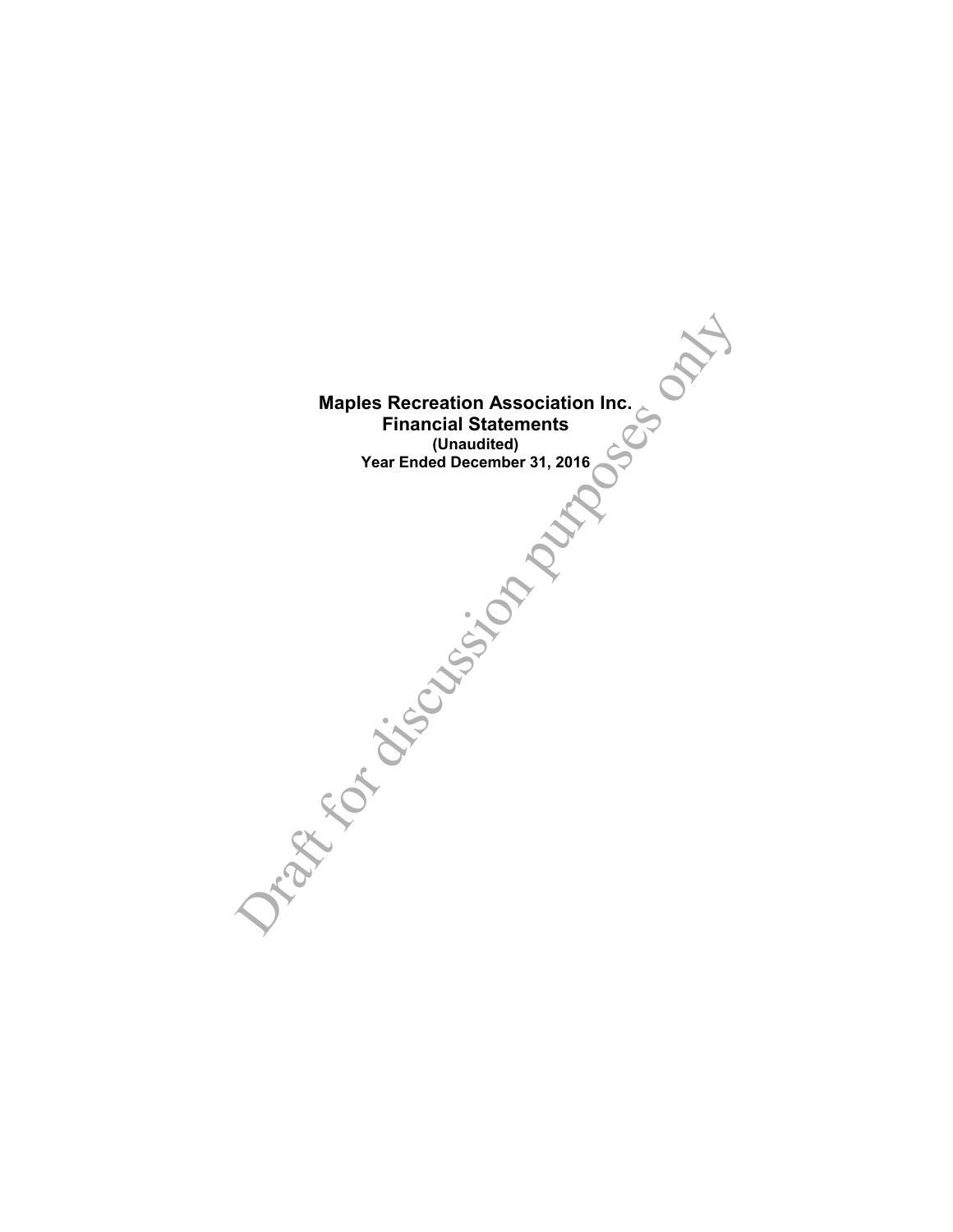## **Table of Contents**

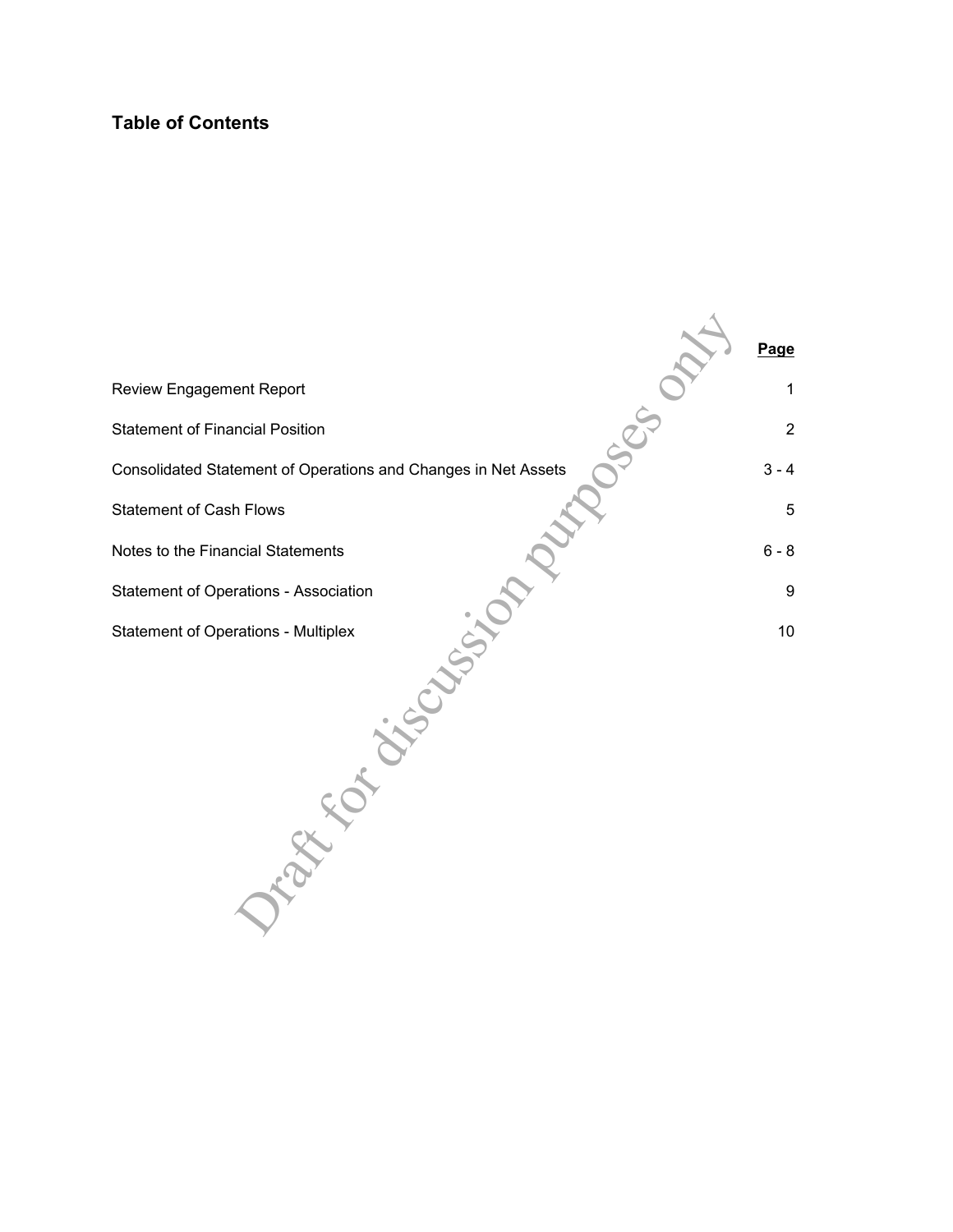## **Review Engagement Report**

To the Board of Directors of Maples Recreation Association Inc.

France of Maples Recreation Association Inc.<br>
France of Maples Recreation Association Inc.<br>
de due statement of forearions and changes in net assets and cast<br>
Our review was made in accordance with Canadian generally accep We have reviewed the statement of financial position of Maples Recreation Association Inc. as at December 31, 2016 and the statements of operations and changes in net assets and cash flows for the year then ended. Our review was made in accordance with Canadian generally accepted standards for review engagements and, accordingly, consisted primarily of enquiry, analytical procedures and discussion related to information supplied to us by management.

A review does not constitute an audit and, consequently, we do not express an audit opinion on these financial statements.

Based on our review, nothing has come to our attention that causes us to believe that these financial statements are not, in all material respects, in accordance with Canadian accounting standards for not-forprofit organizations.

Winnipeg, Manitoba<br>May 23, 2017

May 23, 2017 **Chartered Professional Accountants**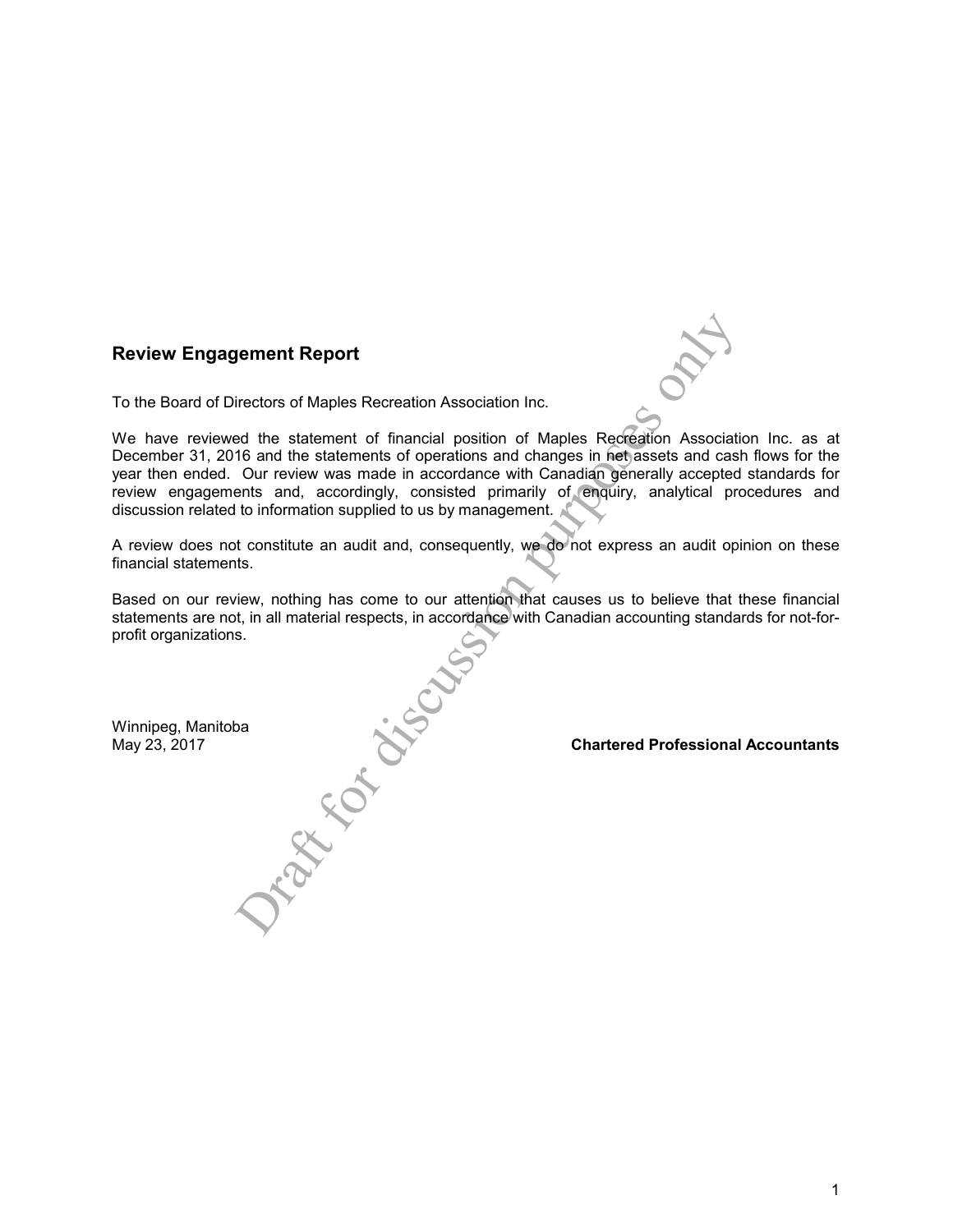| <b>Maples Recreation Association Inc.</b><br><b>Statement of Financial Position</b><br>December 31, 2016<br>(Unaudited) |                        |                        |
|-------------------------------------------------------------------------------------------------------------------------|------------------------|------------------------|
|                                                                                                                         | 2016                   | 2015                   |
| <b>ASSETS</b><br><b>CURRENT ASSETS</b><br>Cash (Note 3)<br>Accounts receivable                                          | \$<br>59,350<br>55,478 | \$<br>48,035<br>57,031 |
|                                                                                                                         | 114,828                | 105,066                |
| Capital assets (Note 4)                                                                                                 | 481,408                | 527,412                |
|                                                                                                                         | 596,236<br>S           | 632,478<br>\$          |
| <b>LIABILITIES</b>                                                                                                      |                        |                        |
| <b>CURRENT LIABILITIES</b><br>Accounts payable and accrued liabilities<br>Uniform and hall rental deposits              | 27,401                 | \$<br>51,521<br>1,075  |
| GST payable<br>Deferred revenue - cricket                                                                               | 2,431<br>5,330         | 2,111<br>5,330         |
|                                                                                                                         | 35,162                 | 60,037                 |
| Deferred contributions (Note 5)                                                                                         | 199,969                | 216,535                |
|                                                                                                                         | 235,131                | 276,572                |
| <b>SCASSION</b><br><b>NET ASSETS</b><br>Invested in capital assets<br>Unrestricted                                      | 279,940<br>81,165      | 310,877<br>45,029      |
|                                                                                                                         | 361,105                | 355,906                |
|                                                                                                                         | 596,236<br>\$          | <u>\$</u><br>632,478   |
|                                                                                                                         |                        |                        |
| Approved by the Board of Directors                                                                                      |                        |                        |
| Director                                                                                                                |                        |                        |
| Director                                                                                                                |                        |                        |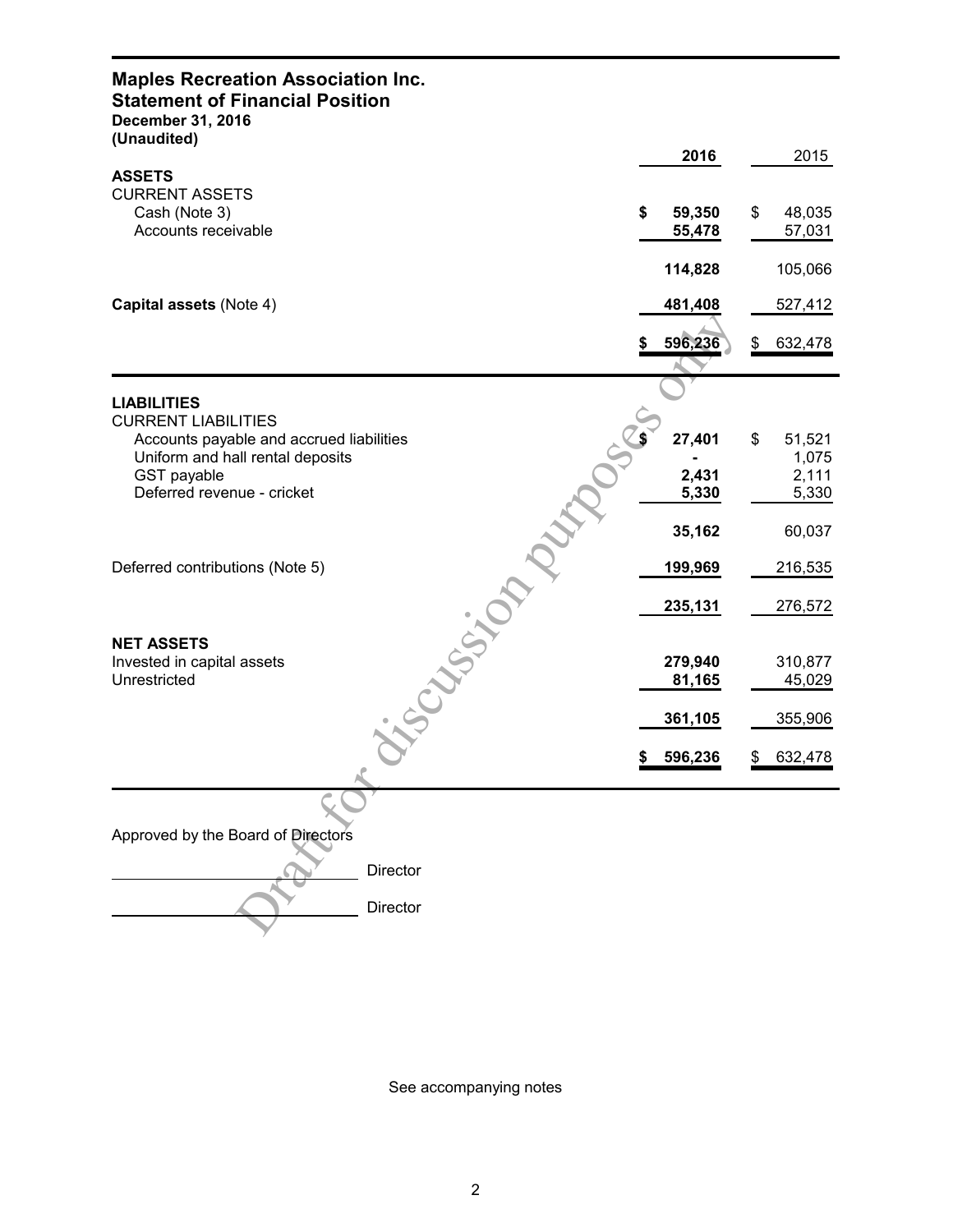# **Maples Recreation Association Inc. Statement of Operations and Changes in Net Assets**

**Year Ended December 31, 2016**

| (Unaudited)                                                          |                  |                  |
|----------------------------------------------------------------------|------------------|------------------|
|                                                                      | 2016             | 2015             |
| <b>REVENUE</b>                                                       |                  |                  |
| Operating grant - City of Winnipeg                                   | \$<br>124,185    | \$<br>113,663    |
| Cricket grant - City of Winnipeg                                     |                  | 3,500            |
| Repairs and maintenance grant - City of Winnipeg                     | 33,764           |                  |
| Athletic field maintenance - GCWCC                                   | 4,785            | 4,000            |
| Government of Canada                                                 | 3,960            | 5,626            |
| <b>Administration fees</b><br>Amortization of deferred contributions | 10,025<br>16,566 | 14,403<br>16,566 |
| Hall rental                                                          | 13,900           | 26,279           |
| Canteen, vending, clothing and other                                 | 5,407            | 8,757            |
| Late fees, interest and other                                        | 172              | 835              |
| Ice rental                                                           | 200,921          | 255,054          |
| Skate shop rental                                                    | 1,818            | 3,929            |
| Lacrosse rental                                                      | 6,387            | 9,085            |
| Advertising                                                          |                  | 4,490            |
| Summer sports                                                        | 48,446           | 54,302           |
| Winter sports                                                        | 41,806           | 31,690           |
|                                                                      |                  |                  |
|                                                                      | 512,142          | 552,179          |
|                                                                      |                  |                  |
|                                                                      |                  |                  |
|                                                                      |                  |                  |
|                                                                      |                  |                  |
|                                                                      |                  |                  |
|                                                                      |                  |                  |
|                                                                      |                  |                  |
|                                                                      |                  |                  |
|                                                                      |                  |                  |
|                                                                      |                  |                  |
|                                                                      |                  |                  |
|                                                                      |                  |                  |
|                                                                      |                  |                  |
|                                                                      |                  |                  |
| Tape of Chicago ison                                                 |                  |                  |
|                                                                      |                  |                  |
|                                                                      |                  |                  |
|                                                                      |                  |                  |
|                                                                      |                  |                  |
|                                                                      |                  |                  |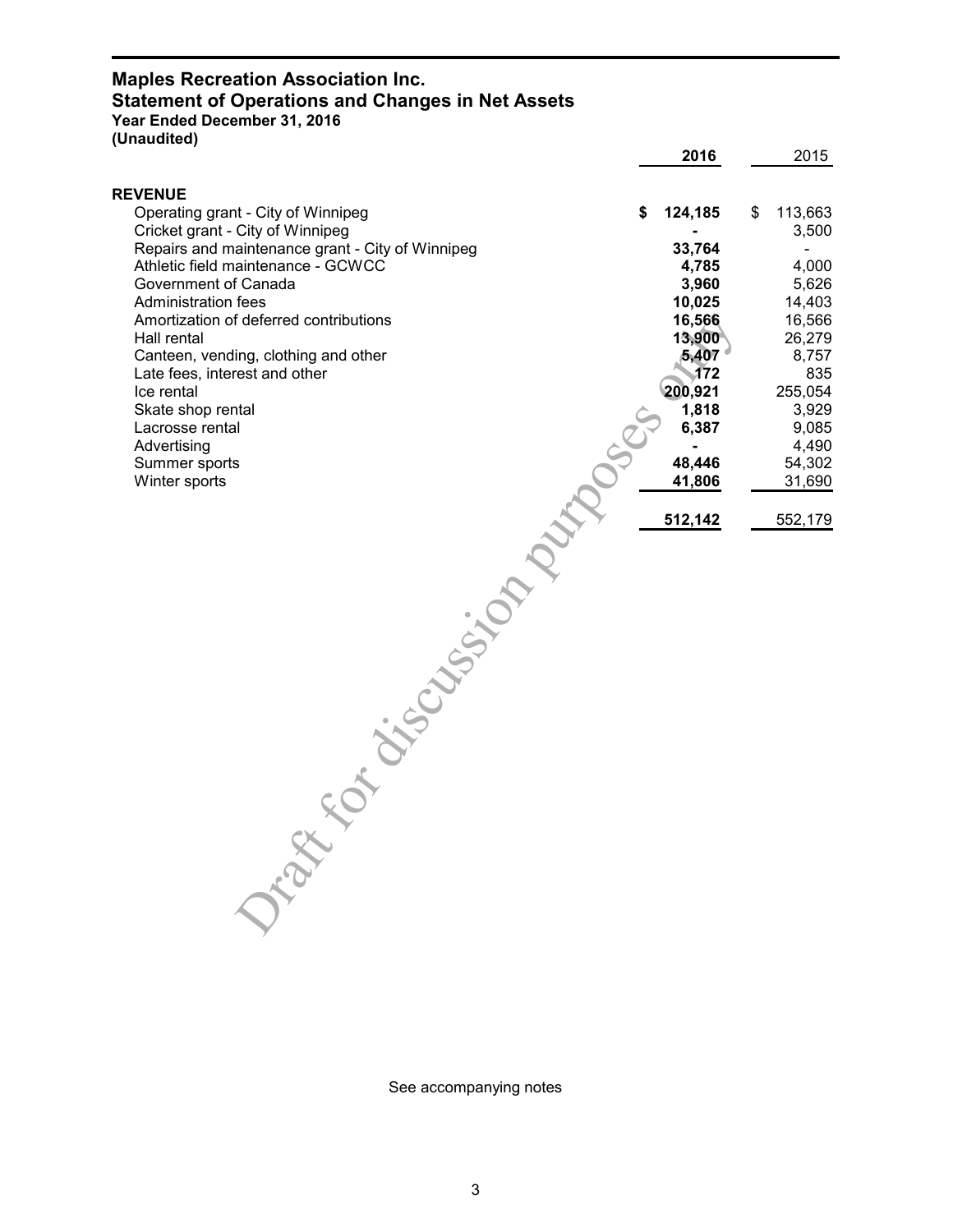# **Maples Recreation Association Inc. Statement of Operations and Changes in Net Assets**

**Year Ended December 31, 2016** (Unaudited)

|                                        | 2016    | 2015          |
|----------------------------------------|---------|---------------|
| <b>EXPENSES</b>                        |         |               |
| Salaries and benefits                  | 156,660 | 156,682       |
| Repairs and maintenance                | 115,966 | 127,086       |
| Volunteer appreciation                 | 5,535   | 5,742         |
| <b>Utilities</b>                       | 67,525  | 86,329        |
| Professional fees                      | 8,316   | 8,316         |
| Office                                 | 10,804  | 10,386        |
| Bank and credit card fees              | 2,731   | 3,620         |
| <b>Equipment leases</b>                | 5,813   | 5,270         |
| Hall rental                            | 1,931   | 6,287         |
| Canteen, vending and clothing          | 7,330   | 2,670         |
| Field fees                             |         | 4,054         |
| Contract management                    | 9,819   | 11,873        |
| Repairs and maintenance - Elwick       | 9,247   | 5,285         |
| Advertising                            | 747     | 1,848         |
| Summer sports                          | 18,478  | 31,633        |
| Winter sports                          | 35,037  | 17,416        |
| Interest on long-term debt             |         | 763           |
| Amortization                           | 46,004  | 47,142        |
| <b>Super Centre</b>                    | 5,000   |               |
|                                        |         |               |
|                                        | 506,943 | 532,402       |
|                                        |         |               |
| <b>EXCESS OF REVENUE OVER EXPENSES</b> | 5,199   | 19,777        |
| <b>NET ASSETS, BEGINNING OF YEAR</b>   | 355,906 | 336,128       |
|                                        |         |               |
| <b>NET ASSETS, END OF YEAR</b>         | 361,105 | 355,906<br>\$ |
| $\sim$                                 |         |               |
|                                        |         |               |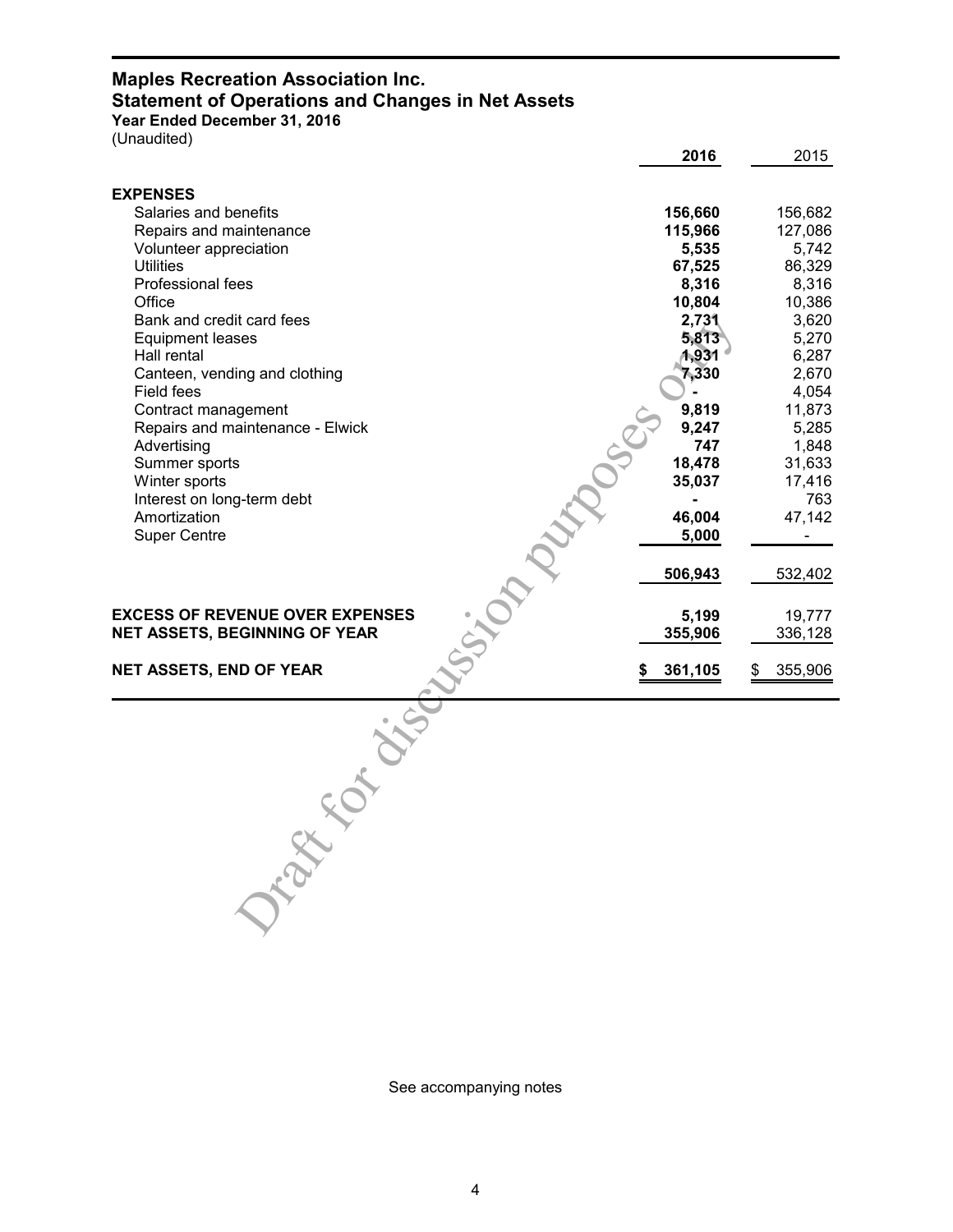## **Maples Recreation Association Inc.**

## **Statement of Cash Flows**

**Year Ended December 31, 2016**

**(Unaudited)**

| 2016      |                                            | 2015           |
|-----------|--------------------------------------------|----------------|
|           |                                            |                |
| 5,199     | \$                                         | 19,777         |
| 46,004    |                                            | 47,142         |
| (16, 566) |                                            | (16, 566)      |
| 34,637    |                                            | 50,353         |
|           |                                            |                |
|           |                                            | 7,951<br>4,417 |
|           |                                            | (14, 763)      |
|           |                                            | (4, 775)       |
|           |                                            | 2,111          |
|           |                                            | (1,670)        |
| 11,315    |                                            | 43,625         |
|           |                                            | (4,000)        |
|           |                                            | (35, 643)      |
| 11,315    |                                            | 3,982          |
| 48,035    |                                            | 44,053         |
| 59,350    |                                            | 48,035         |
|           |                                            |                |
|           | \$<br>1,553<br>(24, 120)<br>(1,075)<br>320 |                |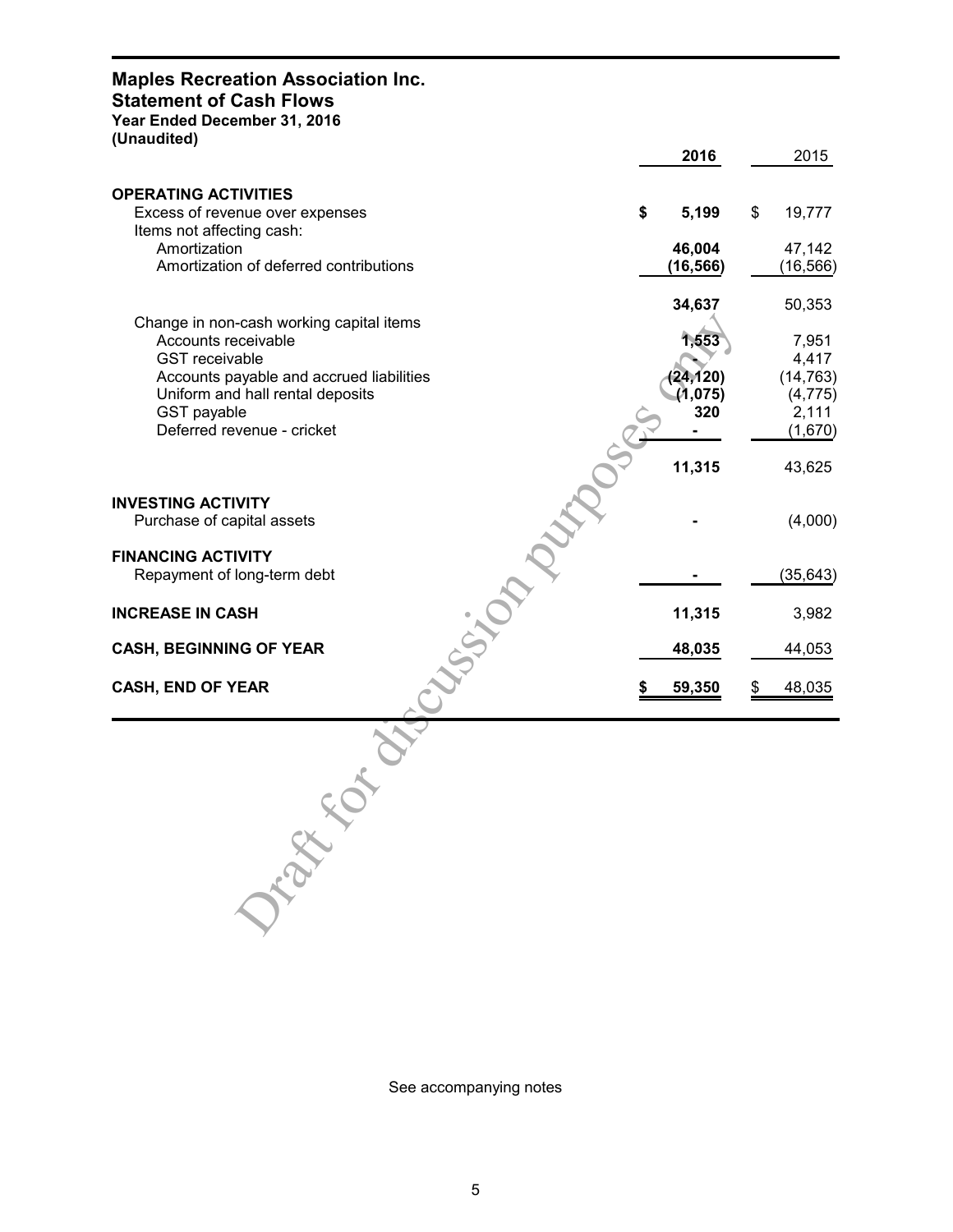#### **1. Nature of operations**

Maples Recreation Association Inc. is a not-for-profit organization, without share capital, incorporated under the Corporations Act of Manitoba. The objectives of the Association are to pursue, conduct and promote, without pecuniary gain, such recreational, cultural, social, sporting or other activities as it deems to be of benefit to the community. As a not-for-profit organization, the Association is exempt from income taxes under the Income Tax Act.

#### **2. Accounting policies**

The financial statements are prepared by management in accordance with Canadian accounting standards for not-for-profit organizations.

The significant accounting policies used are as follows:

#### (a) **Capital assets**

Capital assets are recorded at cost. The organization provides for amortization using the straight-line method at rates designed to amortize the cost of the capital assets over their estimated useful lives. The annual amortization rates are as follows:

| ng policies                                                                                                                                                                                                                                                                                                |
|------------------------------------------------------------------------------------------------------------------------------------------------------------------------------------------------------------------------------------------------------------------------------------------------------------|
| cial statements are prepared by management in accordance with Canadia<br>for not-for-profit organizations.                                                                                                                                                                                                 |
| icant accounting policies used are as follows:                                                                                                                                                                                                                                                             |
| tal assets                                                                                                                                                                                                                                                                                                 |
| tal assets are recorded at cost. The organization provides for amortizat<br>ght-line method at rates designed to amortize the cost of the capital ass<br>nated useful lives. The annual amortization rates are as follows:                                                                                 |
| <b>Outdoor Rink</b><br>5 years<br><b>Furniture and Equipment</b><br>5 years<br>Zamboni<br>15 years<br>Parking Lot<br>25 years<br>40 years<br><b>Buildings</b>                                                                                                                                              |
| ernment assistance                                                                                                                                                                                                                                                                                         |
| ernment and other revenue related to capital assets are accounted for<br>ibutions and amortized on the same basis as the related capital assets.                                                                                                                                                           |
| enue recognition                                                                                                                                                                                                                                                                                           |
| organization follows the deferral method of accounting for contribution<br>ibutions are recognized as revenue in the year in which the related of<br>red. Unrestricted contributions are recognized as revenue when received o<br>amount to be received can be reasonably estimated and collection<br>red. |
| enue from canteen sales is recognized when goods are sold to the custome                                                                                                                                                                                                                                   |

#### (b) **Government assistance**

Government and other revenue related to capital assets are accounted for as deferred contributions and amortized on the same basis as the related capital assets.

#### (c) **Revenue recognition**

The organization follows the deferral method of accounting for contributions. Restricted contributions are recognized as revenue in the year in which the related expenses are incurred. Unrestricted contributions are recognized as revenue when received or receivable if the amount to be received can be reasonably estimated and collection is reasonably assured.

Revenue from canteen sales is recognized when goods are sold to the customer.

Revenue from hall rentals and sports programs are recognized upon occurrence of the respective events.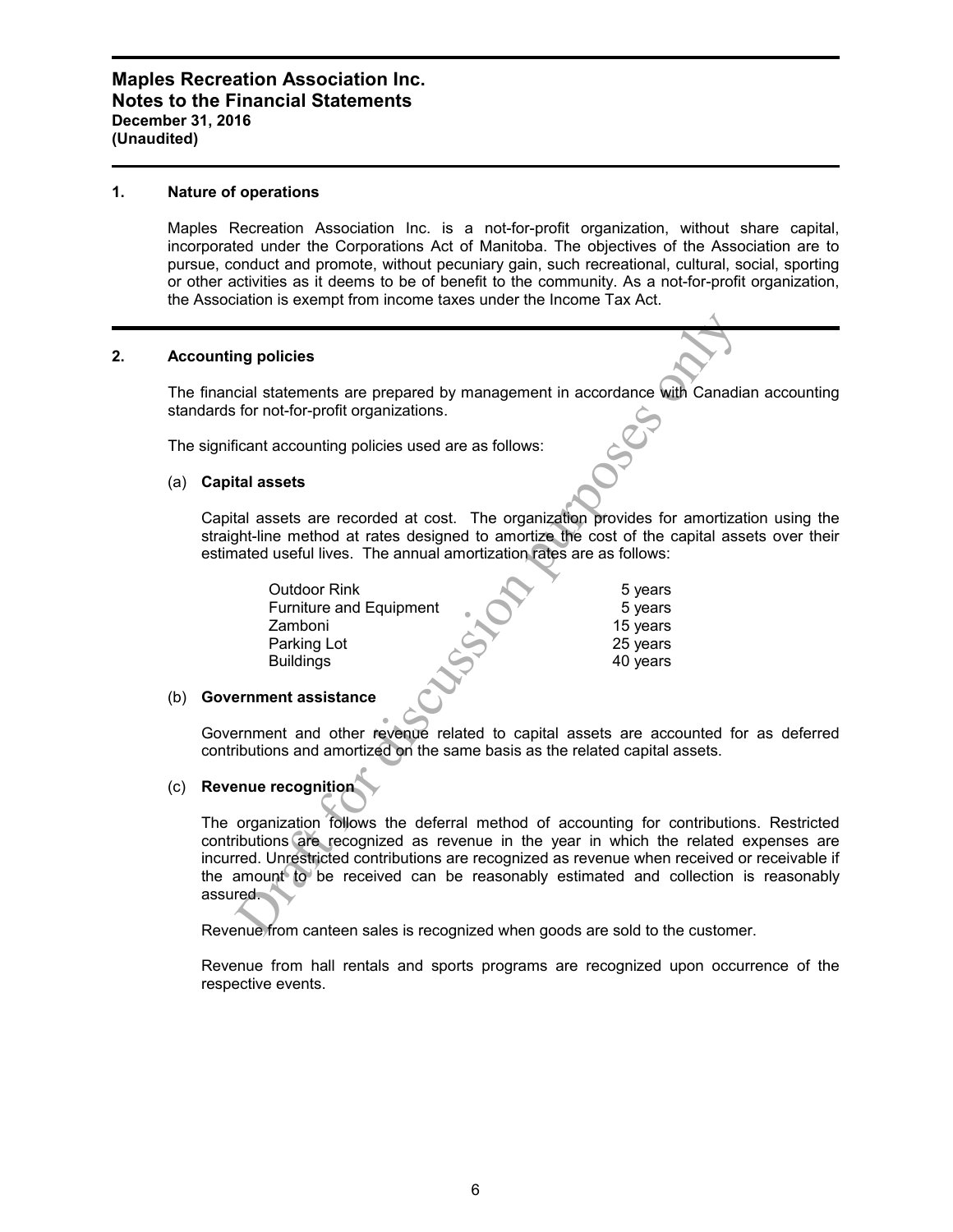#### **2. Accounting policies, continued**

#### (d) **Contributed services and donated materials**

Volunteers contribute time to assist the Association in carrying out its various programs and activities. Because of the difficulty of determining their fair value, contributed services and donated materials are not recognized in the financial statements.

#### (e) **Financial instruments**

The organization's financial instruments consist of cash, accounts receivable and accounts payable and accrued liabilities. Unless otherwise noted, it is management's opinion that the organization is not exposed to significant interest, currency or credit risks.

#### (f) **Use of estimates**

The preparation of financial statements in conformity with Canadian accounting standards for not-for-profit organizations requires management to make estimates and assumptions that affect the reported amounts of assets and liabilities and disclosure of contingent assets and liabilities at the statement of financial position date and the reported amounts of revenue and expenses during the year. Actual results could differ from those estimates.

## **3. Cash**

The Association has an approved bank overdraft limit of \$35,000 bearing interest at prime plus 1% and secured by a general security agreement over all the organization's assets and an assignment of fire insurance. As at December 31, 2015, the bank overdraft was unused.

Tapped for discussion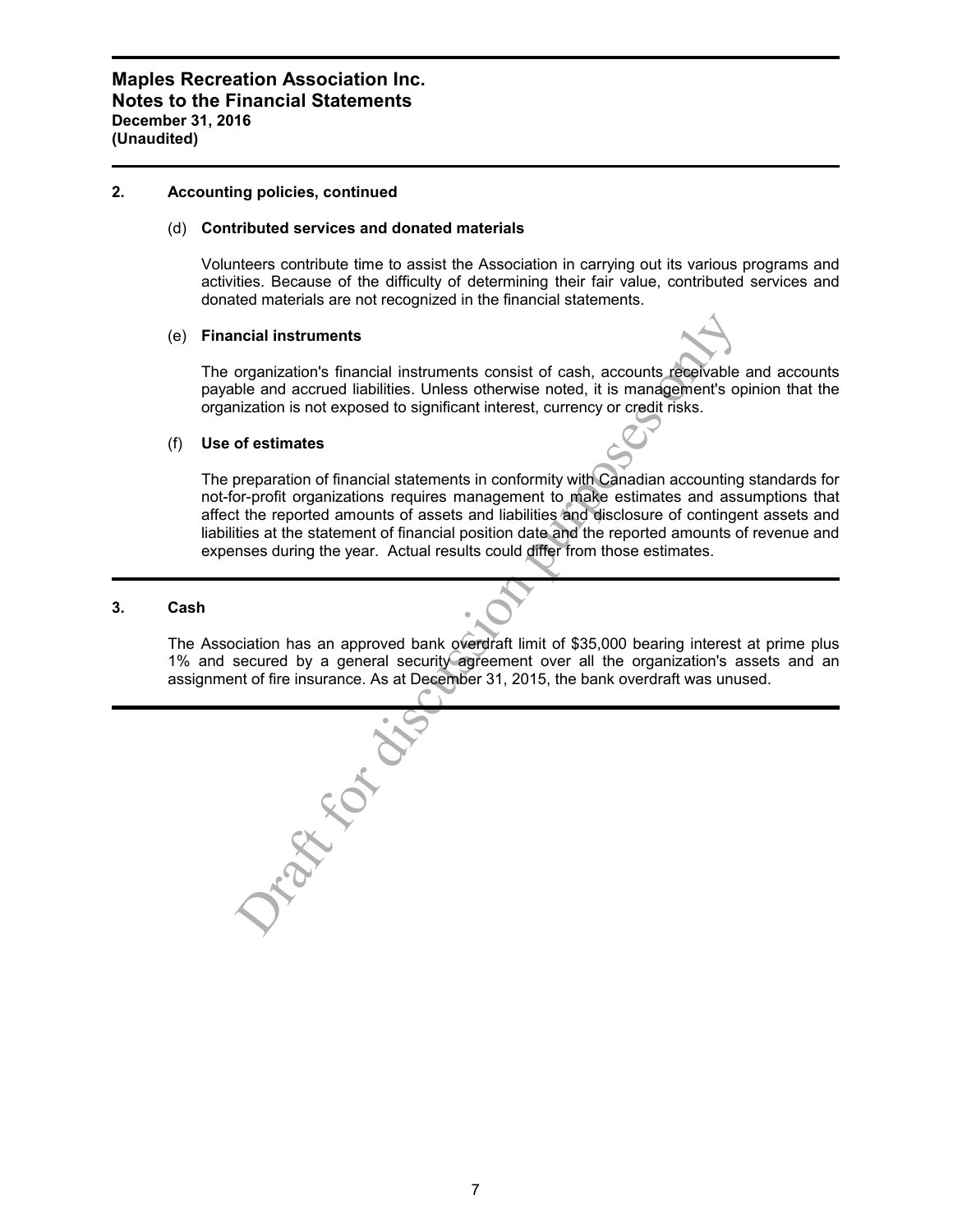## **Maples Recreation Association Inc. Notes to the Financial Statements December 31, 2016 (Unaudited)**

#### **4. Capital assets**

|                                                                                              |                                                          | 2016                                                  |                                                          | 2015                                                  |
|----------------------------------------------------------------------------------------------|----------------------------------------------------------|-------------------------------------------------------|----------------------------------------------------------|-------------------------------------------------------|
|                                                                                              | Cost                                                     | <b>Accumulated</b><br>amortization                    | Cost                                                     | Accumulated<br>amortization                           |
| Outdoor Rink<br><b>Furniture and Equipment</b><br>Zamboni<br>Parking Lot<br><b>Buildings</b> | \$<br>51,948<br>68,824<br>21,000<br>130,977<br>1,110,368 | \$<br>51,948<br>60,508<br>6.300<br>108,481<br>674,472 | \$<br>51.948<br>68,824<br>21,000<br>130,977<br>1,110,368 | \$<br>51,948<br>48,902<br>4,900<br>103,242<br>646,713 |
|                                                                                              | 1,383,117                                                | 901,709                                               | 1,383,117                                                | 855,705                                               |
| Net book value                                                                               |                                                          | 481,408                                               |                                                          | 527,412                                               |

# **5. Deferred contributions**

| Zamboni<br>Parking Lot<br><b>Buildings</b>                                                   | 21,000<br>130,977<br>1,110,368 | 6,300<br>108,481<br>674,472     | 21,000<br>130,977<br>1,110,368                      | 4,900<br>103,242<br>646,713 |
|----------------------------------------------------------------------------------------------|--------------------------------|---------------------------------|-----------------------------------------------------|-----------------------------|
|                                                                                              | 1,383,117                      | 901,709                         | 1,383,117                                           | 855,705                     |
| Net book value                                                                               | \$                             | 481,408                         | \$                                                  | 527,412                     |
| Capital asset additions are amortized at one-half of the above rate in the year of purchase. |                                |                                 |                                                     |                             |
| The capital assets are insured and situated on land owned by the City of Winnipeg.           |                                |                                 |                                                     |                             |
| <b>Deferred contributions</b>                                                                |                                |                                 |                                                     | 2016                        |
| Government grants                                                                            |                                | <b>Balance</b><br>\$<br>474,957 | <b>Accumulated</b><br>amortization<br>338,825<br>\$ | <b>Net</b><br>136,132<br>S  |
| Donations and fundraising                                                                    |                                | 188,577<br>663,534              | 124,740<br>463,565                                  | 63,837<br>199,969<br>2015   |
|                                                                                              |                                | <b>Balance</b>                  | <b>Accumulated</b><br>amortization                  | Net                         |
| Government grants<br>Donations and fundraising                                               |                                | 474,957<br>188,577              | 326,973<br>120,026                                  | 147,984<br>68,551           |
|                                                                                              |                                | 663,534<br>\$                   | 446,999                                             | 216,535                     |

## **6. Economic dependence**

Maples Recreation Association Inc. is economically dependent upon its annual operating grant funded by the City of Winnipeg.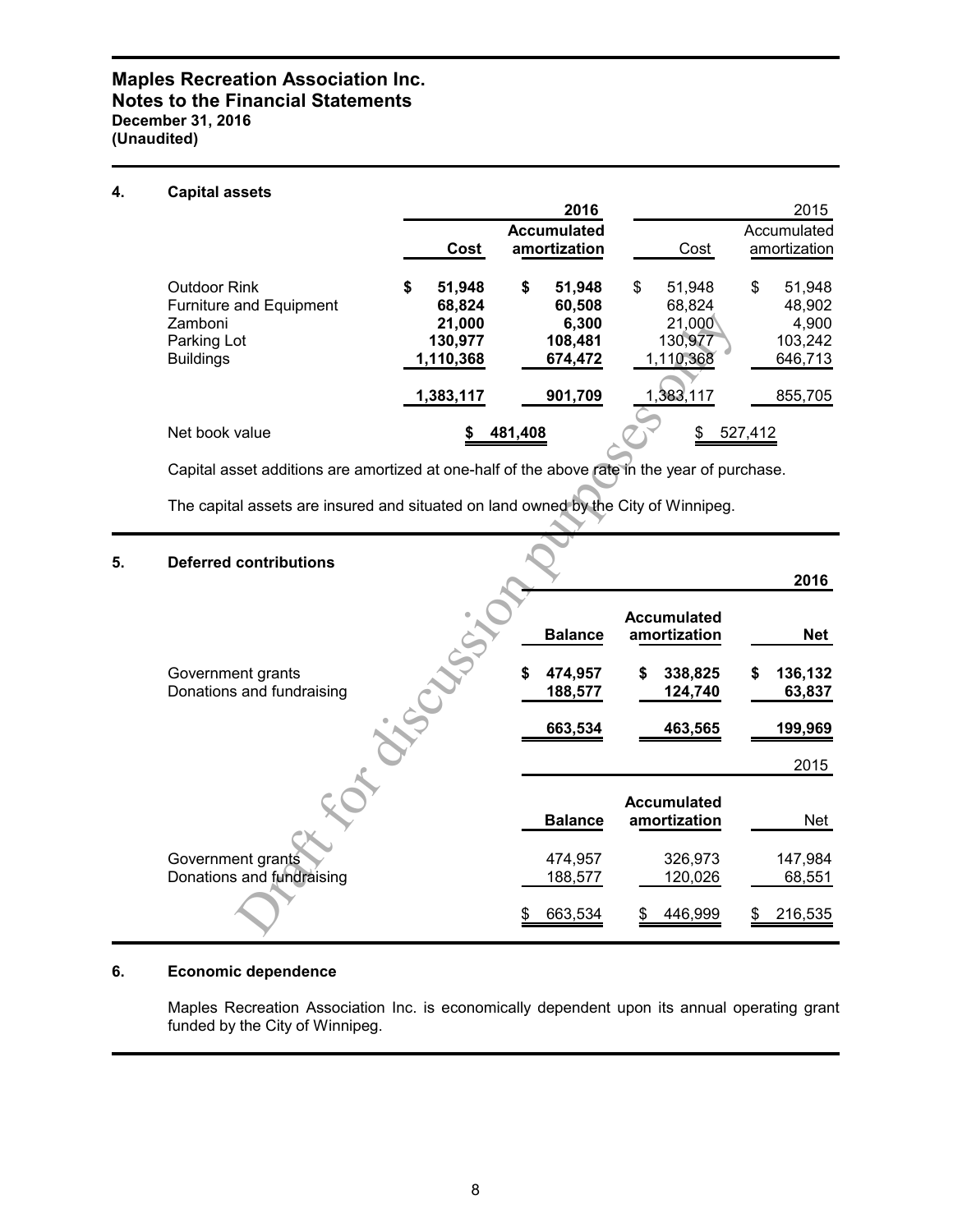## **Maples Recreation Association Inc. Statement of Operations - Association Year Ended December 31, 2016**

**(Unaudited)**

|                                            | 2016           | 2015          |
|--------------------------------------------|----------------|---------------|
| <b>REVENUE</b>                             |                |               |
| Operating grant - City of Winnipeg         | 108,390<br>S   | \$<br>102,298 |
| Cricket - City of Winnipeg                 |                | 3,500         |
| Repairs and maintenance - City of Winnipeg | 33,764         |               |
| Athletic field maintenance - GCWCC         | 4,785          | 4,000         |
| Government of Canada                       | 3,960          | 5,626         |
| Administration fees                        | 10,025         | 14,403        |
| Hall rental                                | 5,143          | 11,822        |
| Canteen, vending, clothing and other       | 460            | 3,028         |
| Late fees, interest and other              | 6              | 664           |
| Summer sports                              | 48,446         | 54,302        |
| Winter sports                              | 41,806         | 31,690        |
|                                            |                |               |
|                                            | 256,785        | 231,333       |
|                                            |                |               |
| <b>EXPENSES</b>                            |                |               |
| Salaries and benefits                      | 100,781        | 92,739        |
| Amortization                               | 8,453          | 10,212        |
| Repairs and maintenance                    | 69,358         | 48,133        |
| Volunteer appreciation                     | 5,535          | 5,742         |
| <b>Utilities</b>                           | 16,279         | 20,681        |
| Professional fees                          | 8,316          | 8,316         |
| Office                                     | 9,058          | 7,891         |
| Bank and credit card fees                  | 2,506          | 3,161         |
| <b>Equipment leases</b>                    | 5,813          | 5,270         |
| Hall rental                                | 874            | 1,065         |
| Canteen, vending and clothing              | 4,153          | 889           |
| Field fees                                 | $\blacksquare$ | 4,054         |
| Contract management                        | 9,819          | 11,873        |
| Repairs and maintenance - Elwick           | 9,247          | 5,285         |
| Advertising                                | 747            | 1,848         |
| Summer sports                              | 18,478         | 31,633        |
| Winter sports                              | 35,037         | 17,416        |
| <b>Super Centre</b>                        | 5,000          |               |
|                                            |                |               |
|                                            | 309,454        | 276,208       |
| DEFICIENCY OF REVENUE OVER EXPENSES        | (52, 669)      | (44, 875)     |
|                                            |                |               |
|                                            |                |               |